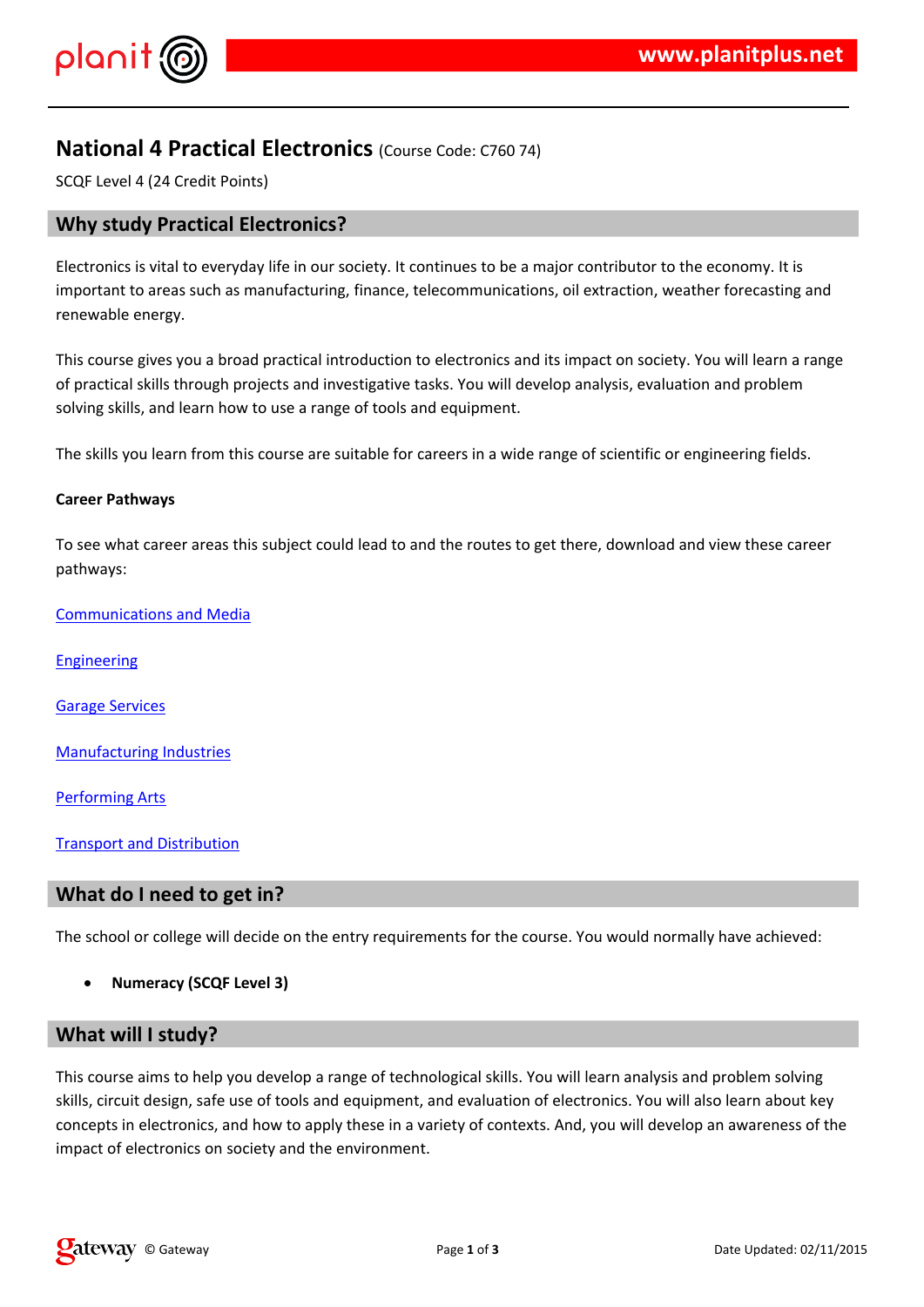

The course has **three** compulsory units, plus an **added value** unit that assesses your practical skills.

### **Practical Electronics: Circuit Design (6 SCQF credit points)**

In this unit you will:

- learn the basics of key electrical concepts and electronic components
- analyse straightforward electronic problems, and design solutions to these problems
- look at issues relating electronics to society and the environment.

### **Practical Electronics: Circuit Simulation (6 SCQF credit points)**

In this unit you will:

 use simulation software to help you design, construct and test simple circuits and systems, and to investigate their behaviour.

### **Practical Electronics: Circuit Construction (6 SCQF credit points)**

In this unit you will:

- assemble a range of simple electronic circuits, using permanent and non-permanent methods
- learn practical wiring skills and assembly techniques
- carry out basic testing and fault finding.

### **Added Value Unit: Developing an Electronic Solution (6 SCQF credit points)**

In this unit you will:

- construct a simple electronics circuit, demonstrating safe working practices
- carry out a simple test on the circuit.

## **How will I be assessed?**

Your teacher or tutor will assess your work on a regular basis throughout the course. Items of work might include:

- practical work using simple software, carrying out testing
- written or oral work writing a short report or verbally explaining your work to others.

You must pass all units plus the added value unit to gain the course qualification.

# **Study Materials**

## **What can I go on to next?**